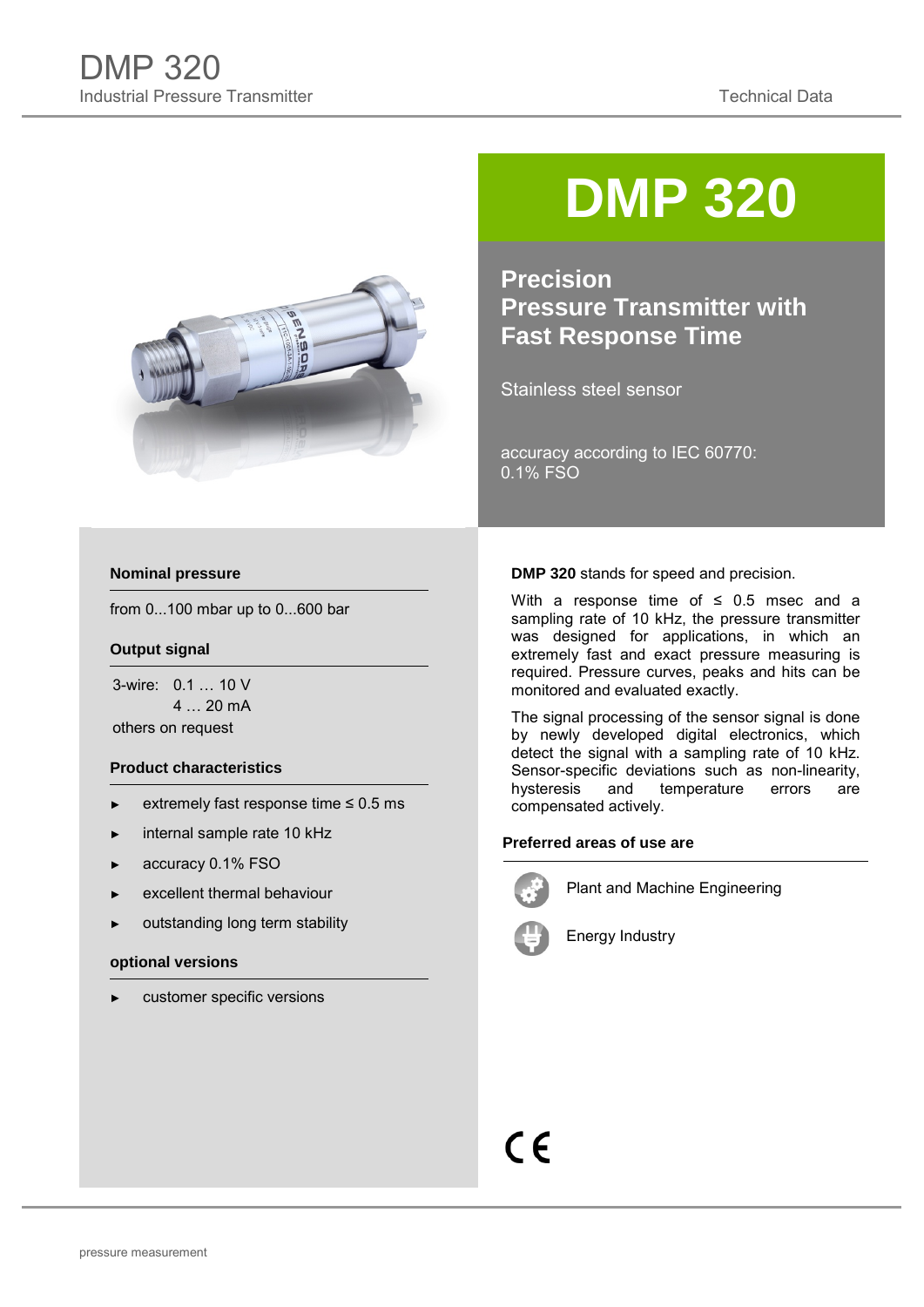| Input pressure range<br>Nominal pressure gauge<br>$-10$<br>6<br>[bar]<br>0.10<br>0.16<br>0.25<br>0.40<br>0.60<br>1<br>1.6<br>2.5<br>4<br>$\mathbf{1}$<br>1.6<br>2.5<br>4<br>6<br>Nominal pressure abs.<br>[bar]<br>0.40<br>0.60<br>$\blacksquare$<br>$\overline{\phantom{a}}$<br>$\overline{\phantom{a}}$<br>$\overline{\phantom{a}}$<br>5<br>$\mathbf{1}$<br>$\mathbf{1}$<br>5<br>5<br>10<br>10<br>20<br>40<br>Overpressure<br>0.5<br>$\overline{2}$<br>[bar]<br>7.5<br>1.5<br>7.5<br>7.5<br>15<br>25<br>50<br>Burst pressure ≥<br>1.5<br>1.5<br>3<br>15<br>[bar]<br>Nominal pressure<br>10<br>400<br>600<br>16<br>25<br>40<br>60<br>100<br>160<br>250<br>gauge /abs<br>[bar]<br>600<br>Overpressure<br>40<br>80<br>80<br>105<br>210<br>600<br>1000<br>1000<br>1000<br>[bar]<br>120<br>120<br>210<br>420<br>50<br>1000<br>1000<br>1250<br>1250<br>1250<br>Burst pressure ≥<br>[bar]<br>$P_N \ge 1$ bar: unlimited vacuum resistance<br>Vacuum resistance<br>$P_N$ < 1 bar: on request<br><b>Output signal / Supply</b><br>3-wire<br>$0.1$ 10 V / V <sub>s</sub> = 14  30 V <sub>pc</sub><br>3-wire<br>4  20 mA / $V_s$ = 14  30 $V_{DC}$ |                                                    |  |  |  |  |  |  |  |  |  |  |  |  |  |
|-------------------------------------------------------------------------------------------------------------------------------------------------------------------------------------------------------------------------------------------------------------------------------------------------------------------------------------------------------------------------------------------------------------------------------------------------------------------------------------------------------------------------------------------------------------------------------------------------------------------------------------------------------------------------------------------------------------------------------------------------------------------------------------------------------------------------------------------------------------------------------------------------------------------------------------------------------------------------------------------------------------------------------------------------------------------------------------------------------------------------------------------|----------------------------------------------------|--|--|--|--|--|--|--|--|--|--|--|--|--|
|                                                                                                                                                                                                                                                                                                                                                                                                                                                                                                                                                                                                                                                                                                                                                                                                                                                                                                                                                                                                                                                                                                                                           |                                                    |  |  |  |  |  |  |  |  |  |  |  |  |  |
|                                                                                                                                                                                                                                                                                                                                                                                                                                                                                                                                                                                                                                                                                                                                                                                                                                                                                                                                                                                                                                                                                                                                           |                                                    |  |  |  |  |  |  |  |  |  |  |  |  |  |
|                                                                                                                                                                                                                                                                                                                                                                                                                                                                                                                                                                                                                                                                                                                                                                                                                                                                                                                                                                                                                                                                                                                                           |                                                    |  |  |  |  |  |  |  |  |  |  |  |  |  |
|                                                                                                                                                                                                                                                                                                                                                                                                                                                                                                                                                                                                                                                                                                                                                                                                                                                                                                                                                                                                                                                                                                                                           |                                                    |  |  |  |  |  |  |  |  |  |  |  |  |  |
|                                                                                                                                                                                                                                                                                                                                                                                                                                                                                                                                                                                                                                                                                                                                                                                                                                                                                                                                                                                                                                                                                                                                           |                                                    |  |  |  |  |  |  |  |  |  |  |  |  |  |
|                                                                                                                                                                                                                                                                                                                                                                                                                                                                                                                                                                                                                                                                                                                                                                                                                                                                                                                                                                                                                                                                                                                                           |                                                    |  |  |  |  |  |  |  |  |  |  |  |  |  |
|                                                                                                                                                                                                                                                                                                                                                                                                                                                                                                                                                                                                                                                                                                                                                                                                                                                                                                                                                                                                                                                                                                                                           |                                                    |  |  |  |  |  |  |  |  |  |  |  |  |  |
|                                                                                                                                                                                                                                                                                                                                                                                                                                                                                                                                                                                                                                                                                                                                                                                                                                                                                                                                                                                                                                                                                                                                           |                                                    |  |  |  |  |  |  |  |  |  |  |  |  |  |
|                                                                                                                                                                                                                                                                                                                                                                                                                                                                                                                                                                                                                                                                                                                                                                                                                                                                                                                                                                                                                                                                                                                                           |                                                    |  |  |  |  |  |  |  |  |  |  |  |  |  |
|                                                                                                                                                                                                                                                                                                                                                                                                                                                                                                                                                                                                                                                                                                                                                                                                                                                                                                                                                                                                                                                                                                                                           |                                                    |  |  |  |  |  |  |  |  |  |  |  |  |  |
|                                                                                                                                                                                                                                                                                                                                                                                                                                                                                                                                                                                                                                                                                                                                                                                                                                                                                                                                                                                                                                                                                                                                           |                                                    |  |  |  |  |  |  |  |  |  |  |  |  |  |
|                                                                                                                                                                                                                                                                                                                                                                                                                                                                                                                                                                                                                                                                                                                                                                                                                                                                                                                                                                                                                                                                                                                                           |                                                    |  |  |  |  |  |  |  |  |  |  |  |  |  |
|                                                                                                                                                                                                                                                                                                                                                                                                                                                                                                                                                                                                                                                                                                                                                                                                                                                                                                                                                                                                                                                                                                                                           |                                                    |  |  |  |  |  |  |  |  |  |  |  |  |  |
|                                                                                                                                                                                                                                                                                                                                                                                                                                                                                                                                                                                                                                                                                                                                                                                                                                                                                                                                                                                                                                                                                                                                           |                                                    |  |  |  |  |  |  |  |  |  |  |  |  |  |
| <b>Performance</b>                                                                                                                                                                                                                                                                                                                                                                                                                                                                                                                                                                                                                                                                                                                                                                                                                                                                                                                                                                                                                                                                                                                        |                                                    |  |  |  |  |  |  |  |  |  |  |  |  |  |
|                                                                                                                                                                                                                                                                                                                                                                                                                                                                                                                                                                                                                                                                                                                                                                                                                                                                                                                                                                                                                                                                                                                                           |                                                    |  |  |  |  |  |  |  |  |  |  |  |  |  |
| Accuracy <sup>1</sup><br>$\leq \pm 0.1$ % FSO                                                                                                                                                                                                                                                                                                                                                                                                                                                                                                                                                                                                                                                                                                                                                                                                                                                                                                                                                                                                                                                                                             |                                                    |  |  |  |  |  |  |  |  |  |  |  |  |  |
| Permissible load<br>Current 3-wire:<br>$R_{max}$ = 500 $\Omega$                                                                                                                                                                                                                                                                                                                                                                                                                                                                                                                                                                                                                                                                                                                                                                                                                                                                                                                                                                                                                                                                           |                                                    |  |  |  |  |  |  |  |  |  |  |  |  |  |
| Voltage 3-wire:<br>$R_{min}$ = 10 k $\Omega$                                                                                                                                                                                                                                                                                                                                                                                                                                                                                                                                                                                                                                                                                                                                                                                                                                                                                                                                                                                                                                                                                              |                                                    |  |  |  |  |  |  |  |  |  |  |  |  |  |
| 0.05 % FSO / 10 V<br>Influence effects<br>supply:                                                                                                                                                                                                                                                                                                                                                                                                                                                                                                                                                                                                                                                                                                                                                                                                                                                                                                                                                                                                                                                                                         |                                                    |  |  |  |  |  |  |  |  |  |  |  |  |  |
| load:<br>$0.05\%$ FSO / k $\Omega$                                                                                                                                                                                                                                                                                                                                                                                                                                                                                                                                                                                                                                                                                                                                                                                                                                                                                                                                                                                                                                                                                                        |                                                    |  |  |  |  |  |  |  |  |  |  |  |  |  |
| Response time<br>$\leq 0.5$ ms                                                                                                                                                                                                                                                                                                                                                                                                                                                                                                                                                                                                                                                                                                                                                                                                                                                                                                                                                                                                                                                                                                            | $\leq \pm 0.1$ % FSO / year<br>Long term stability |  |  |  |  |  |  |  |  |  |  |  |  |  |
|                                                                                                                                                                                                                                                                                                                                                                                                                                                                                                                                                                                                                                                                                                                                                                                                                                                                                                                                                                                                                                                                                                                                           |                                                    |  |  |  |  |  |  |  |  |  |  |  |  |  |
| accuracy according to IEC 60770 - limit point adjustment (non-linearity, hysteresis, repeatability)                                                                                                                                                                                                                                                                                                                                                                                                                                                                                                                                                                                                                                                                                                                                                                                                                                                                                                                                                                                                                                       |                                                    |  |  |  |  |  |  |  |  |  |  |  |  |  |
| Thermal effects (Offset and Span) / Permissible temperatures                                                                                                                                                                                                                                                                                                                                                                                                                                                                                                                                                                                                                                                                                                                                                                                                                                                                                                                                                                                                                                                                              |                                                    |  |  |  |  |  |  |  |  |  |  |  |  |  |
| [% FSO] $\leq \pm 0.2$ in compensated range -20  80 °C<br>Tolerance band                                                                                                                                                                                                                                                                                                                                                                                                                                                                                                                                                                                                                                                                                                                                                                                                                                                                                                                                                                                                                                                                  |                                                    |  |  |  |  |  |  |  |  |  |  |  |  |  |
| [% FSO / 10 K] $\pm$ 0.02 in compensated range -20  80 °C<br>TC, average                                                                                                                                                                                                                                                                                                                                                                                                                                                                                                                                                                                                                                                                                                                                                                                                                                                                                                                                                                                                                                                                  |                                                    |  |  |  |  |  |  |  |  |  |  |  |  |  |
| Permissible temperatures<br>medium: -40  125°C<br>electronics / environment: -40  85°C                                                                                                                                                                                                                                                                                                                                                                                                                                                                                                                                                                                                                                                                                                                                                                                                                                                                                                                                                                                                                                                    |                                                    |  |  |  |  |  |  |  |  |  |  |  |  |  |
| storage: $-40$ $100^{\circ}$ C                                                                                                                                                                                                                                                                                                                                                                                                                                                                                                                                                                                                                                                                                                                                                                                                                                                                                                                                                                                                                                                                                                            |                                                    |  |  |  |  |  |  |  |  |  |  |  |  |  |
| <b>Electrical protection</b>                                                                                                                                                                                                                                                                                                                                                                                                                                                                                                                                                                                                                                                                                                                                                                                                                                                                                                                                                                                                                                                                                                              |                                                    |  |  |  |  |  |  |  |  |  |  |  |  |  |
| Short-circuit protection<br>permanent                                                                                                                                                                                                                                                                                                                                                                                                                                                                                                                                                                                                                                                                                                                                                                                                                                                                                                                                                                                                                                                                                                     |                                                    |  |  |  |  |  |  |  |  |  |  |  |  |  |
| no damage, but also no function<br>Reverse polarity protection                                                                                                                                                                                                                                                                                                                                                                                                                                                                                                                                                                                                                                                                                                                                                                                                                                                                                                                                                                                                                                                                            |                                                    |  |  |  |  |  |  |  |  |  |  |  |  |  |
| Emission and immunity according to EN 61326<br>Electromagnetic compatibility                                                                                                                                                                                                                                                                                                                                                                                                                                                                                                                                                                                                                                                                                                                                                                                                                                                                                                                                                                                                                                                              |                                                    |  |  |  |  |  |  |  |  |  |  |  |  |  |
| <b>Mechanical stability</b>                                                                                                                                                                                                                                                                                                                                                                                                                                                                                                                                                                                                                                                                                                                                                                                                                                                                                                                                                                                                                                                                                                               |                                                    |  |  |  |  |  |  |  |  |  |  |  |  |  |
| Vibration<br>10 g RMS (25  2000 Hz)<br>nach DIN EN 60068-2-6                                                                                                                                                                                                                                                                                                                                                                                                                                                                                                                                                                                                                                                                                                                                                                                                                                                                                                                                                                                                                                                                              |                                                    |  |  |  |  |  |  |  |  |  |  |  |  |  |
| Shock<br>500 g / 1 ms<br>nach DIN EN 60068-2-27                                                                                                                                                                                                                                                                                                                                                                                                                                                                                                                                                                                                                                                                                                                                                                                                                                                                                                                                                                                                                                                                                           |                                                    |  |  |  |  |  |  |  |  |  |  |  |  |  |
| Materials                                                                                                                                                                                                                                                                                                                                                                                                                                                                                                                                                                                                                                                                                                                                                                                                                                                                                                                                                                                                                                                                                                                                 |                                                    |  |  |  |  |  |  |  |  |  |  |  |  |  |
| Pressure Port<br>stainless steel 1.4404                                                                                                                                                                                                                                                                                                                                                                                                                                                                                                                                                                                                                                                                                                                                                                                                                                                                                                                                                                                                                                                                                                   |                                                    |  |  |  |  |  |  |  |  |  |  |  |  |  |
| Housing<br>stainless steel 1.4404                                                                                                                                                                                                                                                                                                                                                                                                                                                                                                                                                                                                                                                                                                                                                                                                                                                                                                                                                                                                                                                                                                         |                                                    |  |  |  |  |  |  |  |  |  |  |  |  |  |
| Option compact field housing<br>stainless steel 1.4305, cable gland M12x1,5, brass, nickel plated<br>others on request                                                                                                                                                                                                                                                                                                                                                                                                                                                                                                                                                                                                                                                                                                                                                                                                                                                                                                                                                                                                                    |                                                    |  |  |  |  |  |  |  |  |  |  |  |  |  |
| <b>FKM</b><br>Seals (media wetted)<br>standard:                                                                                                                                                                                                                                                                                                                                                                                                                                                                                                                                                                                                                                                                                                                                                                                                                                                                                                                                                                                                                                                                                           |                                                    |  |  |  |  |  |  |  |  |  |  |  |  |  |
| <b>EPDM</b><br>options:<br>others on request                                                                                                                                                                                                                                                                                                                                                                                                                                                                                                                                                                                                                                                                                                                                                                                                                                                                                                                                                                                                                                                                                              |                                                    |  |  |  |  |  |  |  |  |  |  |  |  |  |
| Diaphragm<br>Stainless steel 1.4435                                                                                                                                                                                                                                                                                                                                                                                                                                                                                                                                                                                                                                                                                                                                                                                                                                                                                                                                                                                                                                                                                                       |                                                    |  |  |  |  |  |  |  |  |  |  |  |  |  |
| Media wetted parts<br>Pressure port, seal, diaphragm                                                                                                                                                                                                                                                                                                                                                                                                                                                                                                                                                                                                                                                                                                                                                                                                                                                                                                                                                                                                                                                                                      |                                                    |  |  |  |  |  |  |  |  |  |  |  |  |  |
| <b>Miscellaneous</b>                                                                                                                                                                                                                                                                                                                                                                                                                                                                                                                                                                                                                                                                                                                                                                                                                                                                                                                                                                                                                                                                                                                      |                                                    |  |  |  |  |  |  |  |  |  |  |  |  |  |
| Current consumption<br>Signal output current:<br>max. 25 mA                                                                                                                                                                                                                                                                                                                                                                                                                                                                                                                                                                                                                                                                                                                                                                                                                                                                                                                                                                                                                                                                               |                                                    |  |  |  |  |  |  |  |  |  |  |  |  |  |
| Weight<br>approx. 200 g                                                                                                                                                                                                                                                                                                                                                                                                                                                                                                                                                                                                                                                                                                                                                                                                                                                                                                                                                                                                                                                                                                                   |                                                    |  |  |  |  |  |  |  |  |  |  |  |  |  |
| any <sup>2</sup><br>Installation position                                                                                                                                                                                                                                                                                                                                                                                                                                                                                                                                                                                                                                                                                                                                                                                                                                                                                                                                                                                                                                                                                                 |                                                    |  |  |  |  |  |  |  |  |  |  |  |  |  |
| $>$ 100 x 10 $6$ pressure cycles<br>Operational life                                                                                                                                                                                                                                                                                                                                                                                                                                                                                                                                                                                                                                                                                                                                                                                                                                                                                                                                                                                                                                                                                      |                                                    |  |  |  |  |  |  |  |  |  |  |  |  |  |
| CE-conformity<br>EMV-Directive: 2004/108/EG                                                                                                                                                                                                                                                                                                                                                                                                                                                                                                                                                                                                                                                                                                                                                                                                                                                                                                                                                                                                                                                                                               |                                                    |  |  |  |  |  |  |  |  |  |  |  |  |  |
| $^2$ Pressure transmitters are calibrated in a vertical position with the pressure connection down. If this position is changed on installation ther can be slight                                                                                                                                                                                                                                                                                                                                                                                                                                                                                                                                                                                                                                                                                                                                                                                                                                                                                                                                                                        |                                                    |  |  |  |  |  |  |  |  |  |  |  |  |  |
|                                                                                                                                                                                                                                                                                                                                                                                                                                                                                                                                                                                                                                                                                                                                                                                                                                                                                                                                                                                                                                                                                                                                           |                                                    |  |  |  |  |  |  |  |  |  |  |  |  |  |
| deviations in the zero point for pressure ranges $P_N \leq 1$ bar.                                                                                                                                                                                                                                                                                                                                                                                                                                                                                                                                                                                                                                                                                                                                                                                                                                                                                                                                                                                                                                                                        |                                                    |  |  |  |  |  |  |  |  |  |  |  |  |  |
| Pin configuration<br><b>Wiring diagrams</b>                                                                                                                                                                                                                                                                                                                                                                                                                                                                                                                                                                                                                                                                                                                                                                                                                                                                                                                                                                                                                                                                                               |                                                    |  |  |  |  |  |  |  |  |  |  |  |  |  |
| Binder 723<br>M12x1/metal<br>cable colours<br>Electrical<br>3-wire-system (current/voltage)                                                                                                                                                                                                                                                                                                                                                                                                                                                                                                                                                                                                                                                                                                                                                                                                                                                                                                                                                                                                                                               |                                                    |  |  |  |  |  |  |  |  |  |  |  |  |  |
| ISO 4400<br>Field housing<br>(DIN 47100)<br>$(5-pin)$<br>$(4-pin)$<br>connection<br>Supply +                                                                                                                                                                                                                                                                                                                                                                                                                                                                                                                                                                                                                                                                                                                                                                                                                                                                                                                                                                                                                                              |                                                    |  |  |  |  |  |  |  |  |  |  |  |  |  |
| p<br>$\circ$ +<br>3<br>$\mathbf{1}$<br>$IN +$<br>wh (white)<br>Supply +<br>1                                                                                                                                                                                                                                                                                                                                                                                                                                                                                                                                                                                                                                                                                                                                                                                                                                                                                                                                                                                                                                                              |                                                    |  |  |  |  |  |  |  |  |  |  |  |  |  |
| $V_{s}$<br>2<br>2<br>Supply-<br>4<br>$IN -$<br>bn (brown)                                                                                                                                                                                                                                                                                                                                                                                                                                                                                                                                                                                                                                                                                                                                                                                                                                                                                                                                                                                                                                                                                 |                                                    |  |  |  |  |  |  |  |  |  |  |  |  |  |
| $\circ$<br>3<br>Signal +<br>3<br>1<br>OUT +<br>gn (green)<br>Supply $-$                                                                                                                                                                                                                                                                                                                                                                                                                                                                                                                                                                                                                                                                                                                                                                                                                                                                                                                                                                                                                                                                   |                                                    |  |  |  |  |  |  |  |  |  |  |  |  |  |
| (A/V<br>ye/gn<br>I/U<br>Shield<br>Ground pin<br>5<br>Signal +<br>4<br>$\pm$                                                                                                                                                                                                                                                                                                                                                                                                                                                                                                                                                                                                                                                                                                                                                                                                                                                                                                                                                                                                                                                               |                                                    |  |  |  |  |  |  |  |  |  |  |  |  |  |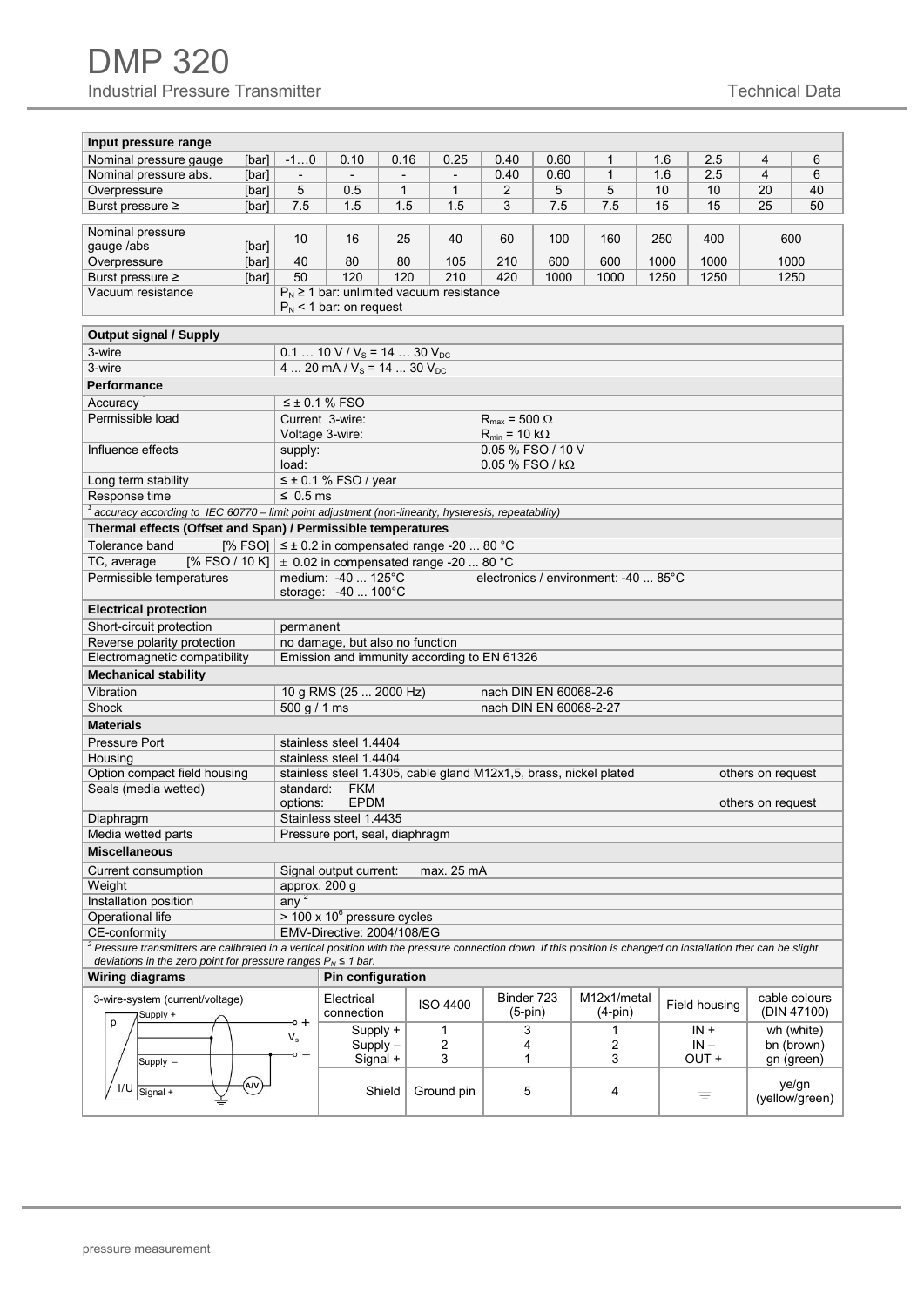### DMP 320

Industrial Pressure Transmitter **The Contract of Contract Contract Contract Contract Contract Contract Contract Contract Contract Contract Contract Contract Contract Contract Contract Contract Contract Contract Contract Co** 



*<sup>3</sup> standard: 2 m PVC-cable without ventilation tube (permissible temperature: -5 … 70°C) 4 different cable types and lengths available, permissible temperature depends on kind of cable*

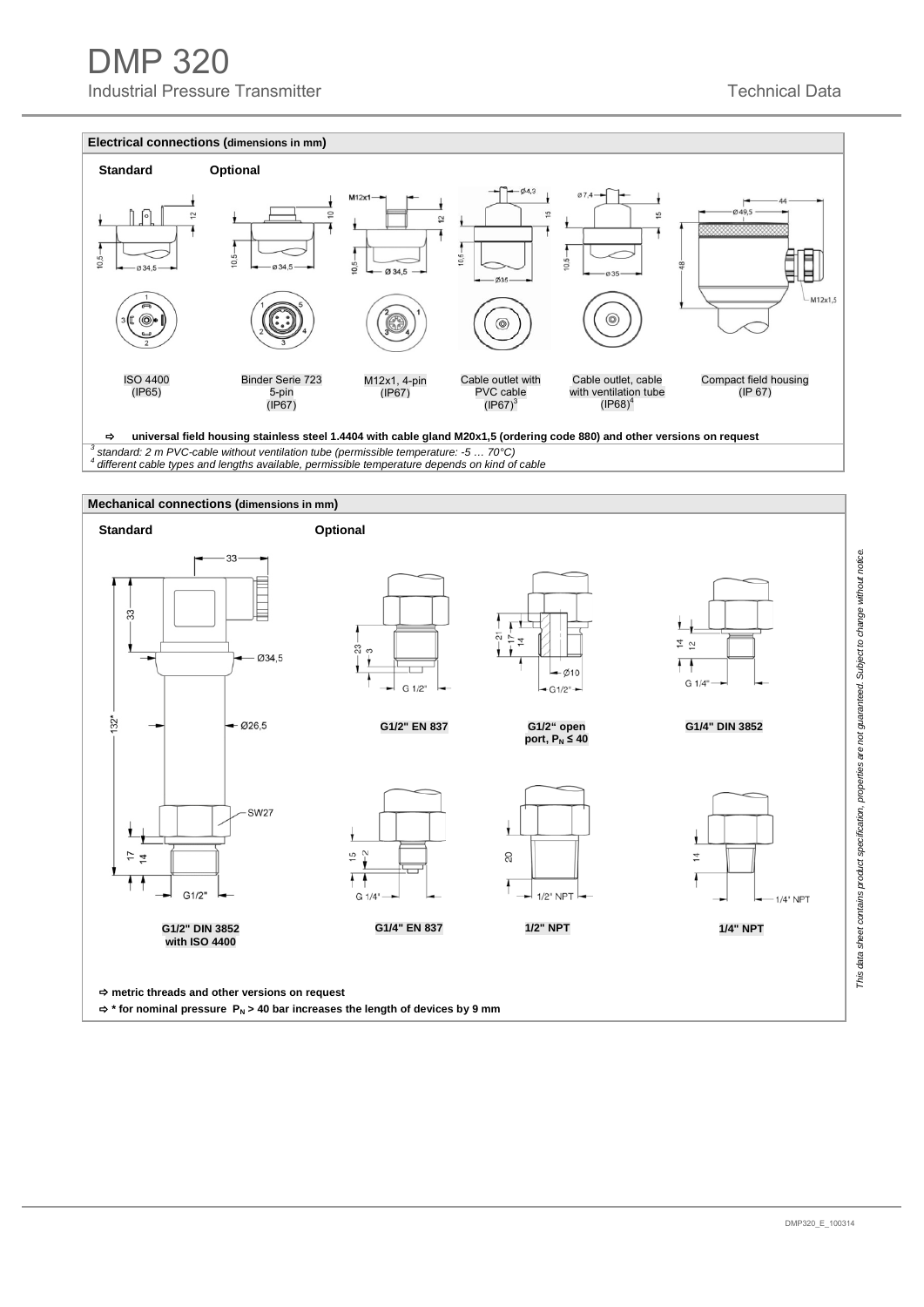|                                                            |                                                             | Ordering code DMP 320                             |                                                         |                                                                                                                                                         |                  |                                  |                         |              |                            |                                                                                                                                                                 |  |                       |                                                             |         |
|------------------------------------------------------------|-------------------------------------------------------------|---------------------------------------------------|---------------------------------------------------------|---------------------------------------------------------------------------------------------------------------------------------------------------------|------------------|----------------------------------|-------------------------|--------------|----------------------------|-----------------------------------------------------------------------------------------------------------------------------------------------------------------|--|-----------------------|-------------------------------------------------------------|---------|
| <b>DMP 320</b>                                             |                                                             |                                                   |                                                         |                                                                                                                                                         |                  |                                  |                         |              |                            |                                                                                                                                                                 |  |                       |                                                             |         |
| <b>Pressure</b>                                            |                                                             |                                                   |                                                         |                                                                                                                                                         |                  |                                  |                         |              |                            |                                                                                                                                                                 |  |                       |                                                             |         |
| gauge                                                      |                                                             |                                                   |                                                         |                                                                                                                                                         |                  |                                  |                         |              |                            |                                                                                                                                                                 |  |                       |                                                             |         |
| absolute 1                                                 | $\begin{array}{c c c}\n1 & 1 & C \\ 1 & 1 & D\n\end{array}$ |                                                   |                                                         |                                                                                                                                                         |                  |                                  |                         |              |                            |                                                                                                                                                                 |  |                       |                                                             |         |
| <b>Input</b><br>[bar]<br>$0.10 - 1$                        |                                                             | $\mathbf{1}$                                      | $\pmb{0}$                                               | $\,0\,$                                                                                                                                                 |                  |                                  |                         |              |                            |                                                                                                                                                                 |  |                       |                                                             |         |
| $0.16 - 1$                                                 |                                                             | 1                                                 | $\begin{array}{c} 0 \\ 6 \\ 5 \end{array}$<br>$\pmb{0}$ | $\pmb{0}$                                                                                                                                               |                  |                                  |                         |              |                            |                                                                                                                                                                 |  |                       |                                                             |         |
| $\overline{1}$<br>0.25                                     |                                                             | $\overline{\mathbf{c}}$                           |                                                         | $0\vert 0$                                                                                                                                              |                  |                                  |                         |              |                            |                                                                                                                                                                 |  |                       |                                                             |         |
| 0.40                                                       |                                                             | 4                                                 | $\pmb{0}$                                               |                                                                                                                                                         |                  |                                  |                         |              |                            |                                                                                                                                                                 |  |                       |                                                             |         |
| 0.60                                                       |                                                             | 6                                                 | $\begin{array}{c} 0 \\ 0 \end{array}$<br>$\pmb{0}$      | $\begin{array}{c} 0 \\ 0 \\ 1 \end{array}$                                                                                                              |                  |                                  |                         |              |                            |                                                                                                                                                                 |  |                       |                                                             |         |
| 1.0<br>1.6                                                 |                                                             | 1<br>$\mathbf{1}$                                 | 0<br>$\pmb{0}$                                          | $\mathbf{1}$                                                                                                                                            |                  |                                  |                         |              |                            |                                                                                                                                                                 |  |                       |                                                             |         |
| 2.5                                                        |                                                             | $\boldsymbol{2}$                                  | 6500650<br>0                                            | $\overline{1}$                                                                                                                                          |                  |                                  |                         |              |                            |                                                                                                                                                                 |  |                       |                                                             |         |
| 4.0                                                        |                                                             | 4                                                 | $\pmb{0}$                                               | $\mathbf{1}$                                                                                                                                            |                  |                                  |                         |              |                            |                                                                                                                                                                 |  |                       |                                                             |         |
| 6.0                                                        |                                                             | 6                                                 | 0                                                       | $\overline{1}$                                                                                                                                          |                  |                                  |                         |              |                            |                                                                                                                                                                 |  |                       |                                                             |         |
| $10$                                                       |                                                             | $\mathbf{1}$                                      |                                                         |                                                                                                                                                         |                  |                                  |                         |              |                            |                                                                                                                                                                 |  |                       |                                                             |         |
| 16<br>25                                                   |                                                             | 1<br>$\overline{\mathbf{c}}$                      |                                                         |                                                                                                                                                         |                  |                                  |                         |              |                            |                                                                                                                                                                 |  |                       |                                                             |         |
| 40                                                         |                                                             | 4                                                 |                                                         |                                                                                                                                                         |                  |                                  |                         |              |                            |                                                                                                                                                                 |  |                       |                                                             |         |
| 60                                                         |                                                             | $\,6$                                             |                                                         |                                                                                                                                                         |                  |                                  |                         |              |                            |                                                                                                                                                                 |  |                       |                                                             |         |
| 100                                                        |                                                             | 1                                                 | 000000                                                  |                                                                                                                                                         |                  |                                  |                         |              |                            |                                                                                                                                                                 |  |                       |                                                             |         |
| 160<br>250                                                 |                                                             | $\mathbf{1}$                                      |                                                         |                                                                                                                                                         |                  |                                  |                         |              |                            |                                                                                                                                                                 |  |                       |                                                             |         |
| 400                                                        |                                                             | $\frac{2}{4}$                                     |                                                         |                                                                                                                                                         |                  |                                  |                         |              |                            |                                                                                                                                                                 |  |                       |                                                             |         |
| 600                                                        |                                                             | $\, 6$                                            |                                                         |                                                                                                                                                         |                  |                                  |                         |              |                            |                                                                                                                                                                 |  |                       |                                                             |         |
| $-10$                                                      |                                                             | $\begin{array}{c c}\nX & 1 \\ 9 & 9\n\end{array}$ |                                                         | 0<br>0<br>0<br>0<br>0<br>0<br>0<br>0<br>3<br>3<br>3<br>3<br>2<br>9<br>0<br>2<br>3<br>3<br>3<br>3<br>3<br>3<br>3<br>3<br>3<br>3<br>3<br>3<br>3<br>3<br>3 |                  |                                  |                         |              |                            |                                                                                                                                                                 |  |                       |                                                             |         |
| customer<br>Output                                         |                                                             |                                                   |                                                         |                                                                                                                                                         |                  |                                  |                         |              |                            |                                                                                                                                                                 |  |                       |                                                             | consult |
| 0,1  10 V / 3 wire                                         |                                                             |                                                   |                                                         |                                                                                                                                                         | 3A               |                                  |                         |              |                            |                                                                                                                                                                 |  |                       |                                                             |         |
| 4  20 mA / 3-wire                                          |                                                             |                                                   |                                                         |                                                                                                                                                         | $\overline{7}$   |                                  |                         |              |                            |                                                                                                                                                                 |  |                       |                                                             |         |
| customer                                                   |                                                             |                                                   |                                                         |                                                                                                                                                         | $\boldsymbol{9}$ |                                  |                         |              |                            |                                                                                                                                                                 |  |                       |                                                             | consult |
| <b>Accuracy</b>                                            |                                                             |                                                   |                                                         |                                                                                                                                                         |                  |                                  |                         |              |                            |                                                                                                                                                                 |  |                       |                                                             |         |
| 0.1%<br>customer                                           |                                                             |                                                   |                                                         |                                                                                                                                                         |                  | $\mathbf{1}$<br>$\boldsymbol{9}$ |                         |              |                            |                                                                                                                                                                 |  |                       |                                                             | consult |
| <b>Electrical connection</b>                               |                                                             |                                                   |                                                         |                                                                                                                                                         |                  |                                  |                         |              |                            |                                                                                                                                                                 |  |                       |                                                             |         |
| Male and female plug ISO 4400                              |                                                             |                                                   |                                                         |                                                                                                                                                         |                  |                                  |                         | 100          |                            |                                                                                                                                                                 |  |                       |                                                             |         |
| Male plug Binder series 723 (5-pin)                        |                                                             |                                                   |                                                         |                                                                                                                                                         |                  |                                  | $\overline{\mathbf{c}}$ | $\pmb{0}$    | $\mathbf 0$                |                                                                                                                                                                 |  |                       |                                                             |         |
| Cable outlet with PVC cable <sup>2</sup><br>Cable outlet 3 |                                                             |                                                   |                                                         |                                                                                                                                                         |                  |                                  | $\mathsf T$             | $T$ A<br>T R | $\mathsf 0$                |                                                                                                                                                                 |  |                       |                                                             |         |
| Male plug M12x1 (4-pin) / metal                            |                                                             |                                                   |                                                         |                                                                                                                                                         |                  |                                  |                         | $M$ 1        | $\mathbf 0$<br>$\mathbf 0$ |                                                                                                                                                                 |  |                       |                                                             |         |
| Compact field housing                                      |                                                             |                                                   |                                                         |                                                                                                                                                         |                  |                                  |                         | 8 5          |                            |                                                                                                                                                                 |  |                       |                                                             |         |
| stainless steel 1.4305                                     |                                                             |                                                   |                                                         |                                                                                                                                                         |                  |                                  |                         |              | $\overline{0}$             |                                                                                                                                                                 |  |                       |                                                             |         |
| customer                                                   |                                                             |                                                   |                                                         |                                                                                                                                                         |                  |                                  |                         | 999          |                            |                                                                                                                                                                 |  |                       |                                                             | consult |
| <b>Mechanical connection</b><br>G1/2" DIN 3852             |                                                             |                                                   |                                                         |                                                                                                                                                         |                  |                                  |                         |              |                            |                                                                                                                                                                 |  |                       |                                                             |         |
| G1/2" EN 837                                               |                                                             |                                                   |                                                         |                                                                                                                                                         |                  |                                  |                         |              |                            |                                                                                                                                                                 |  |                       |                                                             |         |
| G1/4" DIN 3852                                             |                                                             |                                                   |                                                         |                                                                                                                                                         |                  |                                  |                         |              |                            |                                                                                                                                                                 |  |                       |                                                             |         |
| G1/4" EN 837                                               |                                                             |                                                   |                                                         |                                                                                                                                                         |                  |                                  |                         |              |                            |                                                                                                                                                                 |  |                       |                                                             |         |
| G1/2" DIN 3852 open pressure port 4<br>1/2" NPT            |                                                             |                                                   |                                                         |                                                                                                                                                         |                  |                                  |                         |              |                            |                                                                                                                                                                 |  |                       |                                                             |         |
| 1/4" NPT                                                   |                                                             |                                                   |                                                         |                                                                                                                                                         |                  |                                  |                         |              |                            |                                                                                                                                                                 |  |                       |                                                             |         |
| customer                                                   |                                                             |                                                   |                                                         |                                                                                                                                                         |                  |                                  |                         |              |                            | $\begin{array}{c c} 1 & 0 & 0 \\ 2 & 0 & 0 \\ 3 & 0 & 0 \\ 4 & 0 & 0 \\ 1 & 0 & 0 \\ N & 0 & 0 \\ N & 4 & 0 \\ N & 4 & 0 \\ N & 4 & 0 \\ 9 & 9 & 9 \end{array}$ |  |                       |                                                             | consult |
| <b>Seals</b>                                               |                                                             |                                                   |                                                         |                                                                                                                                                         |                  |                                  |                         |              |                            |                                                                                                                                                                 |  |                       |                                                             |         |
| <b>FKM</b><br><b>EPDM</b>                                  |                                                             |                                                   |                                                         |                                                                                                                                                         |                  |                                  |                         |              |                            |                                                                                                                                                                 |  | $\mathbf{1}$          |                                                             |         |
| customer                                                   |                                                             |                                                   |                                                         |                                                                                                                                                         |                  |                                  |                         |              |                            |                                                                                                                                                                 |  | 3<br>$\boldsymbol{9}$ |                                                             | consult |
| <b>Special version</b>                                     |                                                             |                                                   |                                                         |                                                                                                                                                         |                  |                                  |                         |              |                            |                                                                                                                                                                 |  |                       |                                                             |         |
| standard                                                   |                                                             |                                                   |                                                         |                                                                                                                                                         |                  |                                  |                         |              |                            |                                                                                                                                                                 |  |                       | $\begin{array}{c c c c} 0 & 0 & 0 \\ 9 & 9 & 9 \end{array}$ |         |
| customer                                                   |                                                             |                                                   |                                                         |                                                                                                                                                         |                  |                                  |                         |              |                            |                                                                                                                                                                 |  |                       |                                                             | consult |

 $^1$  absolute pressure possible from 0.4 bar

standard: 2 m PVC cable without ventilation tube (permissible temperature: -5 … 70°C), others on request

<sup>3</sup> cable with ventilation tube (code TR0 = PVC cable), different cable types and lengths available, price without cable

only for  $P_N \leq 40$  bar

*This dokument contains product specification; properties are not guaranteed. Detailed information about options are defined in the datasheet. Subject to change without notice.*